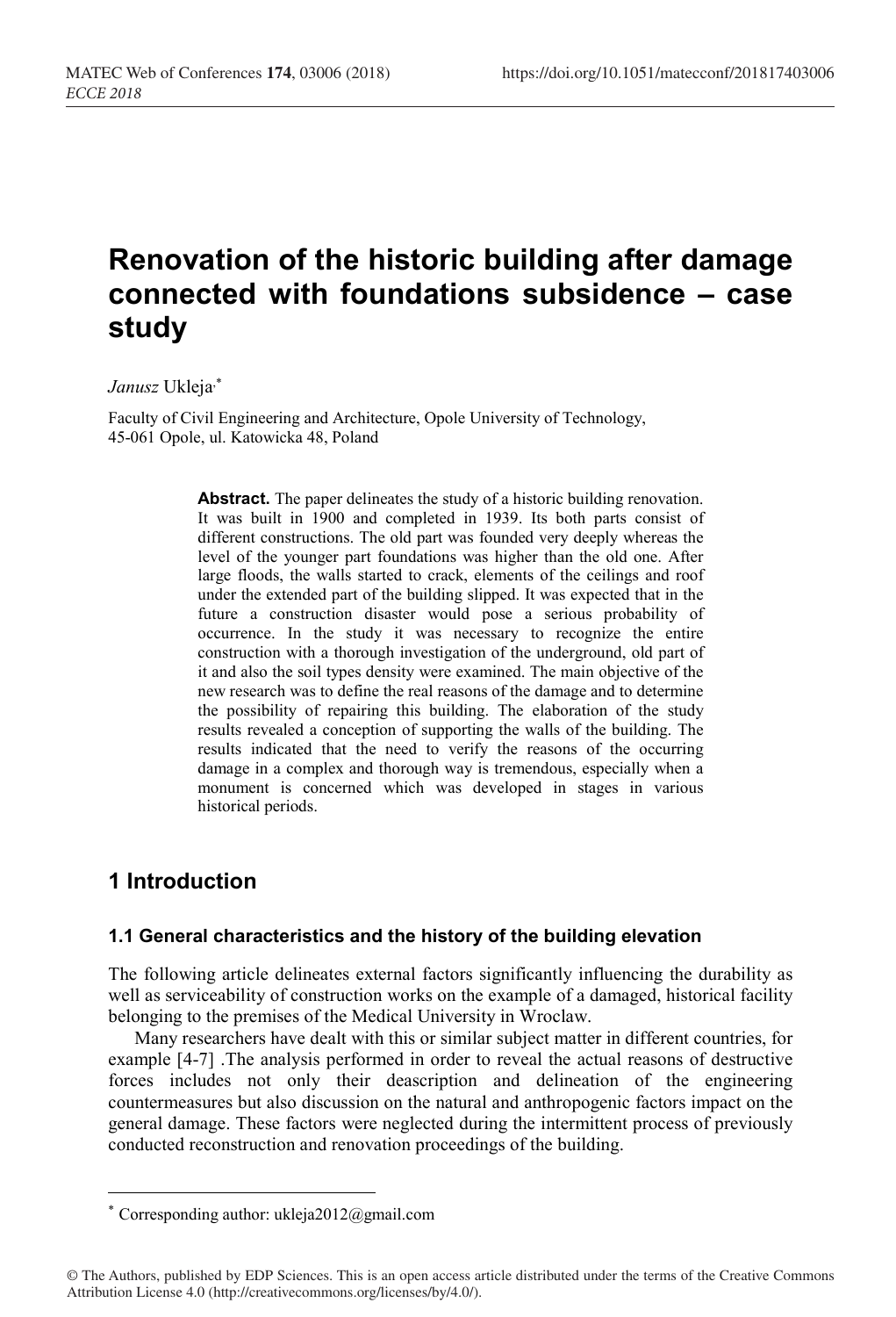a) Facade of the building east wall



b) Situational plan and distribution of the building's sections



Fig. 1. Parts of the studied historical building (Part no.1– Division of general pathology (1898); Part no.2– the Connector building (1929); Part no. 3 – the Extention (1938); Part no. 4 – the Connector (1968); I-I ÷ IV-IV – geotechnical crosssection lines;  $1\div 8$  – boreholes and research sensors sites).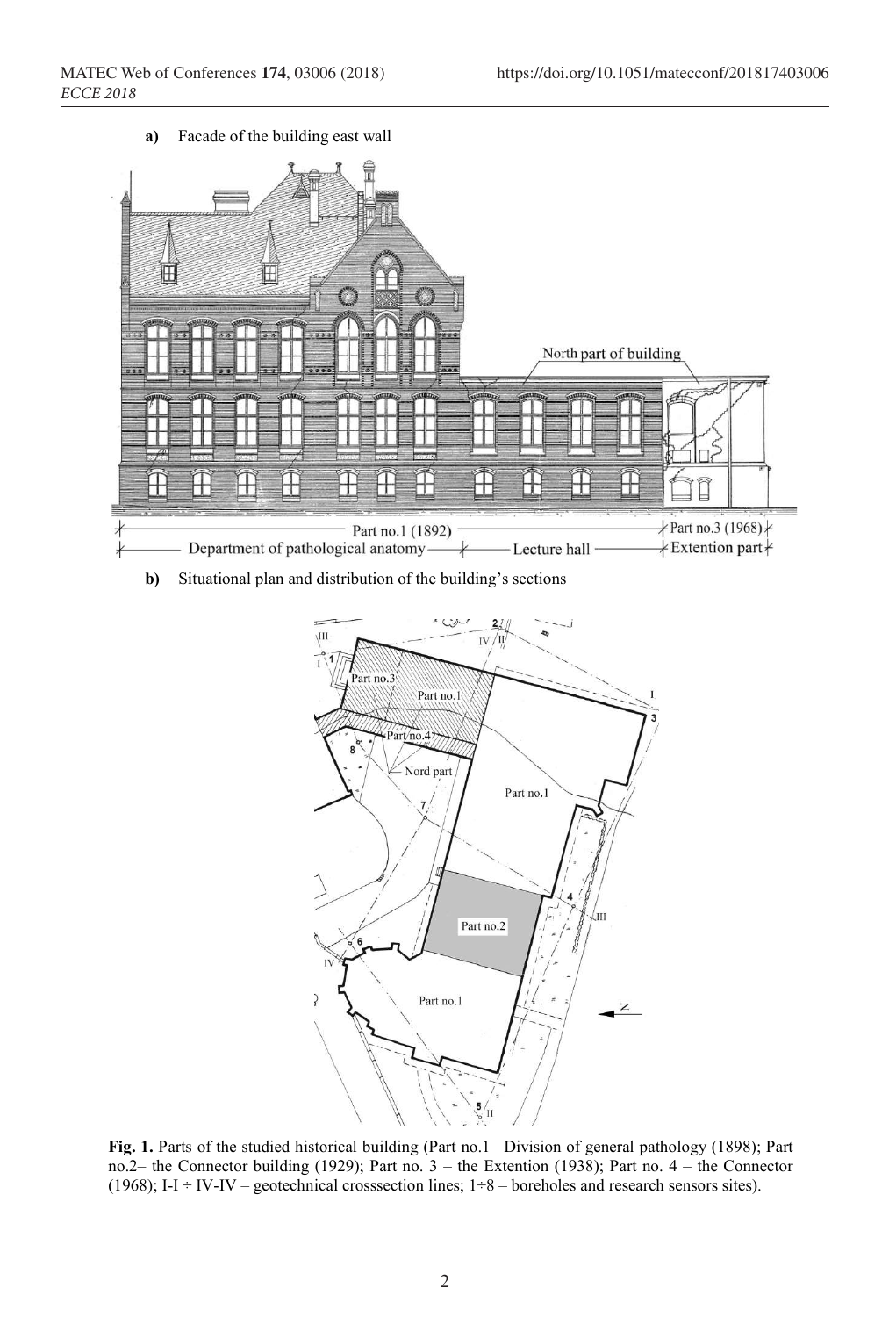The land, where the studied building was placed, was initially a flood retention basin of the Odra river. One of its estuaries still flows in the close neighbourhood of the building. The groundwater level in this site has always indicated serious fluctuations values ranging to about 6m. In the preconstruction phase, the land was subject to substantial irrigation works and it was considerably elevated with the non-territorial soils. In 1882 the studied building was erected on this area and extended in four stages till 1968. The analysis of historical archives, available expertise studies and elaborations uncovered the over one-hundred-year history of the anatomy building and its four-stage implementation process:

- 1) Phase I involving the main part of the building and its north wing (Part no. 1) designed and implemented in years 1892 – 1898 as a brick construction with vaulted roofs also made of brick. In the original building, the Lecture hall situated on the high groundfloor - due to its small size  $(9.28 \times 8.42 \text{m})$  had horizontal floor surface with one entrance from the corridor of the main building. Initially, it was able to accommodate only 84 students and after the enlargement of the building in 1938 it could provide place for as many as 132 students and then 180 students. The roof over the north wing was made of timber and beams with bilateral slopes. Similarly, the envelope of the entire original building represents a unitary nature in case of the architectural design. The facilities of the pathology department together with the north wing were founded at the depth of about 5.3m measured from the current level of the terrain (it approximates the low level of water in the Old Odra river), on a stable ground surface with intact structure made of consolidated coarse sands and sandy gravel. The loadbearing walls are made of bricks, they are 0.64 m thick at the ground and Lecture hall levels, and supported below the ground by the foundamental brick walls, about 1m thick, constructed in a form of a multi-span sequence of brick vaultings (Fig.2). The foundation wall pillars are braced on massive foundations. The discussed part of the building was stable with no manifestations of uneven subsidence cases.
- 2) Phase II The second stage of works referred to years 1926-1929 when the Connector building was constructed between the main building (Part no. 2) and the building encompassing a circular forensic room forming a common, joint facility for the Pathology Institute. Both the Connector facade and its construction were adapted to match the two pre-existing buildings as far as the architectonic unity was concerned. Due to a good stability, the part of the building which was constructed and placed analogically to Part no.1 did not an pose any exploitation challenges.
- 3) Phase III The third stage referred to years 1935–1938 when the north wing of the building (Part no.3), which was housing the Lecture Hall, was extended to the north by 6.66m with the Extension building connected with the current part of the building. (Fig. 1 and 2). The constructed extension of the north wing resulted not only in an enlargement of the entire structure but also it changed its character in terms of utility and constructional – architectonical measures. The Lecture hall situated on the high groundfloor was extended by 2.8m and amended from a horizontal in character into amphitheatrical one. Moreover, in the backroom space in its north side, a staircase was constructed together with lavatories with a separate entrance from the north. However, the extended part of the north wing was unprofessionally performed.

A few serious mistakes examples can be noticed here as far as the engineering and construction expertise are concerned:

- a) the Extension which was a separate construction unit was covered with a common, joint and monolith ceiling and roof under the Lecture hall without dilatation what usually led to crackings even if the foundament conditions were equal in case of both neighbouring buildings.
- b) the Extension was placed about 2.20m higher than the original building. Its foundations were much thinner (by about 0.45m) despite placing it on the ground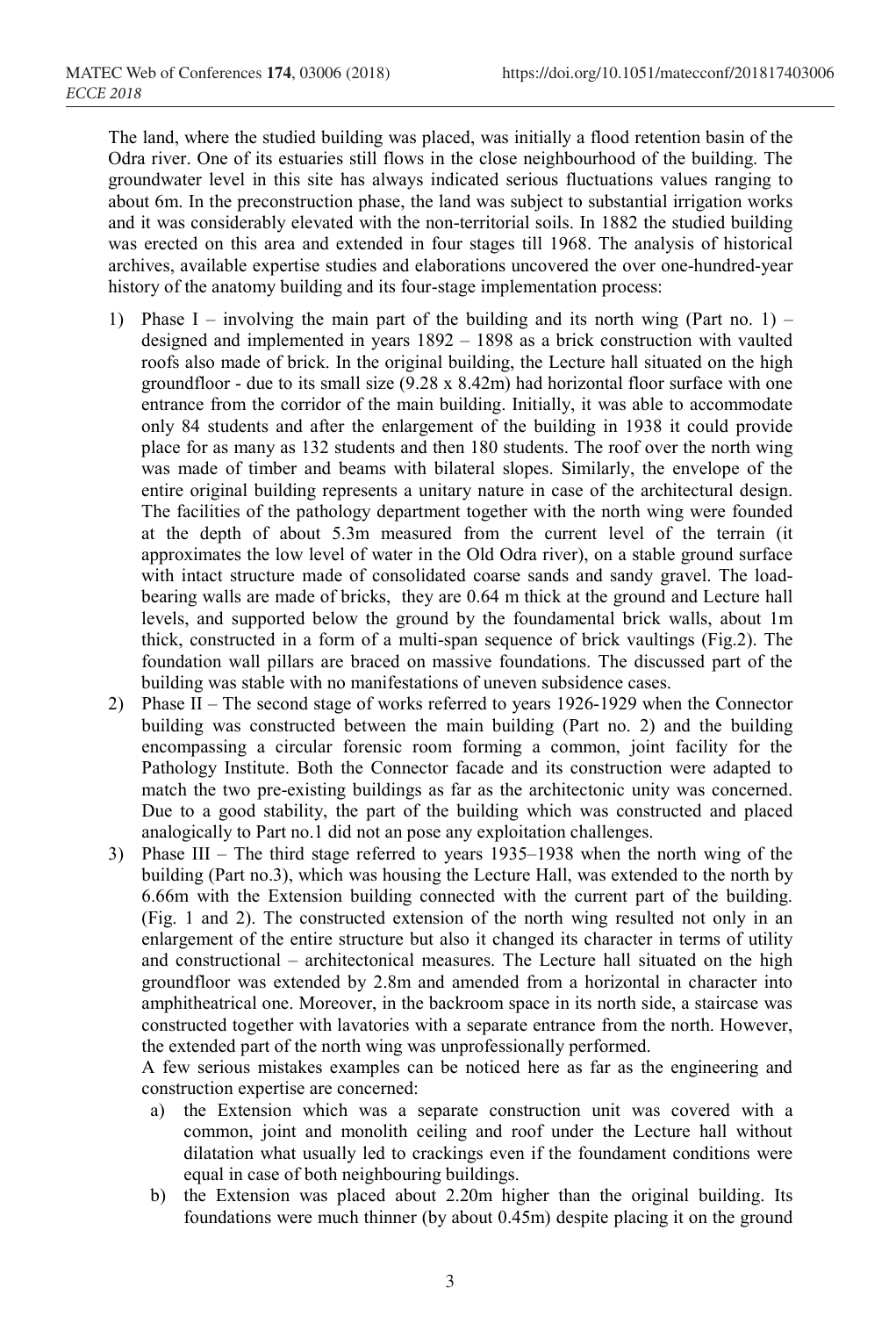with much lower bearing capacity (soft-plastic, coated silts) than the soil under the main building (coarse sands and consolidated sandy gravel of intact structure)

- c) the Extension was placed on the area characterised by a fluctuation levels of groundwaters depending on the water level of the nearby Old Odra, only 10m away. Whereas, the original building was placed below the level of groundwaters volatility.
- d) because of the fact that the level of the Extension foundaments placement was much higher than the riverbed and the basement of the original building, it enabled the phenomenon of suffosion of foundational frame to take place. Such an issue may occur with any significant river level volatility ranging from flood level to low level (twice a year on average). Suffosion, appearing collectively with the malconstructions discussed above, is regarded to be the main reason of uneven subsidence of the building elements as well as the occurring damage.



Fig. 2. Vertical cross-sections of the north wing of the building (the Lecture hall – Part no.1 and the Extension - Part no. 3; 1 – foundations of the Extension; 2- simple column footing of the Lecture hall; 3- foundament wall of the Extension).

- 4) Phase IV in the fourth stage, the Connector building was executed (Part no.4) between the pathological anatomy building and the animal lab in the 1965 – 1968. It was a one-storey building, with no basements constructed in a form of an enlargement along the west wall of the pathological anatomy building north wing. Its construction was based on the reinforced concrete slab of the roof supported by the anatomy building wall on one side and by the 0.38m- thick brick wall on the other. The outer wall was propped on a circa 0.40m-thick concrete wall footing, recessed only 0,6m below the terrain level (Fig. 2). During the process of founding the Connector, a few serious inaccuracies belonging to the art of building can be recorded:
	- a) the outer wall placement of the building was too shallow since the frost-free depth was not obtained at minimum,
	- b) the ground of the external wall consisted of a thick layer of anthropogenic materials of uncontrolled bulk density (from loose in nature to mildly compacted),
	- c) a considerable part of the ground consisted of anthropogenic materials such as softplastic silts with an addition of organic elements,
	- d) the roof of the Connector (Part no. 4) was supported by the walls with three different foundation measures: the original building was firmly founded on a stable ground; the walls of the Extension building were supported by unstable silts characterised by fluctuating humidity conditions; the outer wall of the Connector with the conditions discussed above.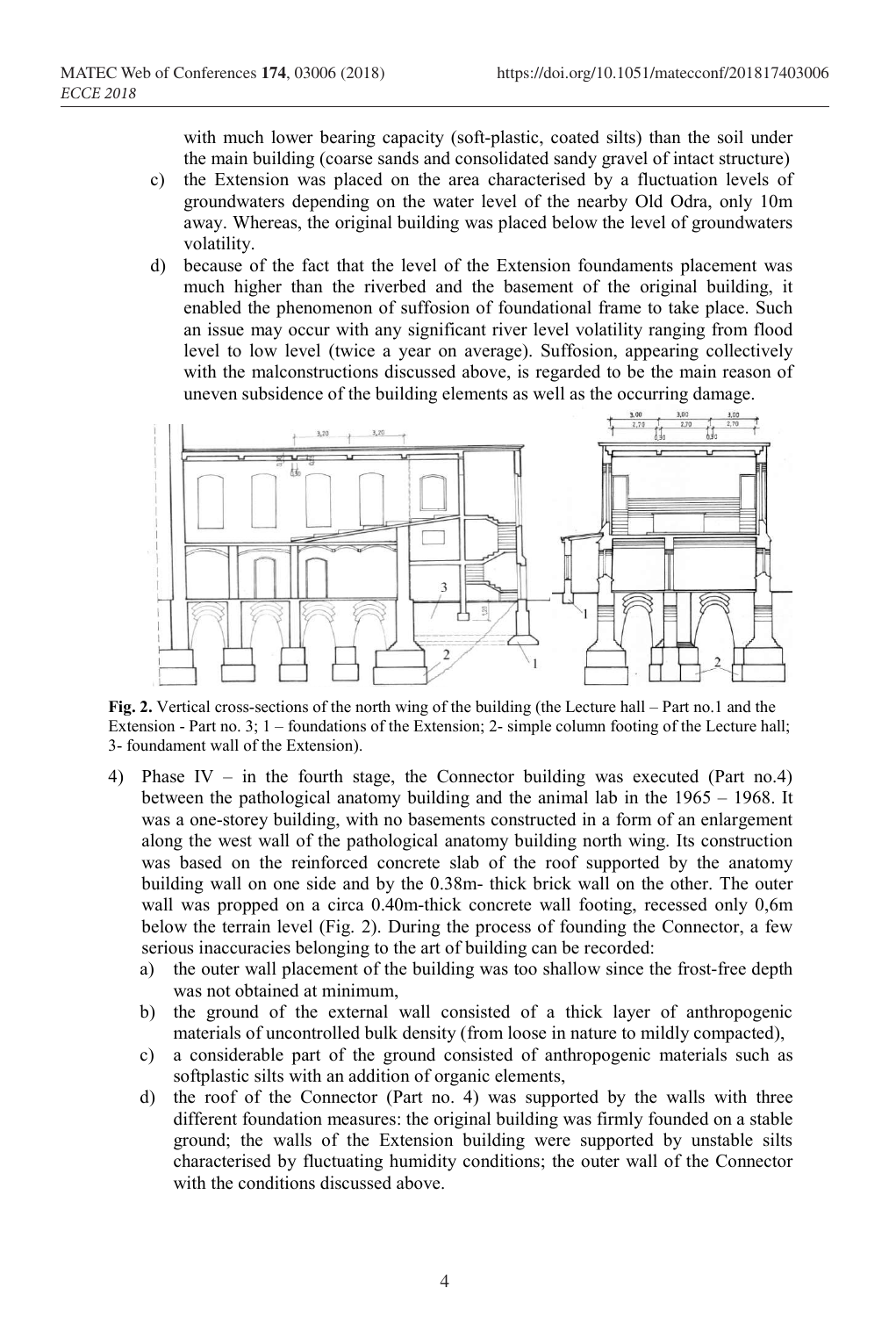The combination of the described factors impact led to the appearance of serious damage of the Connector after years.

## 1.2 The way of settling the building foundations and corresponding issues

The construction of the major building took place in the period of 1892-1898 and covered the western part of the premise up to the so-called Extension (Part no.3). The undergrounds of the north wing were not filled with soils whereas the foundations of the load bearing walls were settled at the depth of about 5.3m below the terrain level. The data obtained during the research drilling indicates that the discussed part of the building was founded on the compacted coarse sands and sandy gravels characterised by a high bearing value, thus, it indicated an adequate value of stability conditions.



Fig. 3. Geotechnical cross-section of the soils under the north part of the building (NN- uncontrolled soil mounting ; NM- anthropogenic soils and malcompacted silts overcoated with organic materials; PNS- stable ground (compacted sandy gravel, gravel and rubble).

Between 1934 and 1939, the Extension was constructed as the back part of the Lecture hall and the north staircase together with the adjacent lavatories. The Extension is a nonbasement structure and its foundations were settled about 2.0m higher than the older part of the main building, what resulted in an extremely disadvantageous stability conditions. It was also estimated that a 2-meter-thick residual layer of soft-plastic sandy soils susceptible to displacement under a load tension was present under the foundations of the Extension. That layer was intact in nature. It was formed by uncontrolled mounting of soils mainly consisting of sandy soils and silts with a considerable amount of organic elements. This layer did not spread evenly and its sedimentary volume of thickness was lower under the middle part of the walls. As a result, a "hump" (warping) occurred uder the middle part of the transverse walls belonging to the Extension and it manifested more advantageous load bearing conditions. Another result of this phenomenon was a lower level of subsidence recorded for the middle part in comparison to the corners. It was obviously interpreted according to the character and size of the tear lines and cracks visible inside the building (Fig. 4).

Frequent fluctuations of the underground water levels of about 6m amplitude as well as the presence of empty underground spaces in connection with the leaking and cracking walls of the north wing contributed to 5uffusion occurrence manifested by uplifting small constituents of the underground framework to the surface. This time, it was interpreted with the formation of empty spaces under the flooring in the ground-level rooms in the extended part of the wing. The conducted comparative analysis of the geological and engineering structure of the ground and the cracks of foundament walls within the studied building revealed that: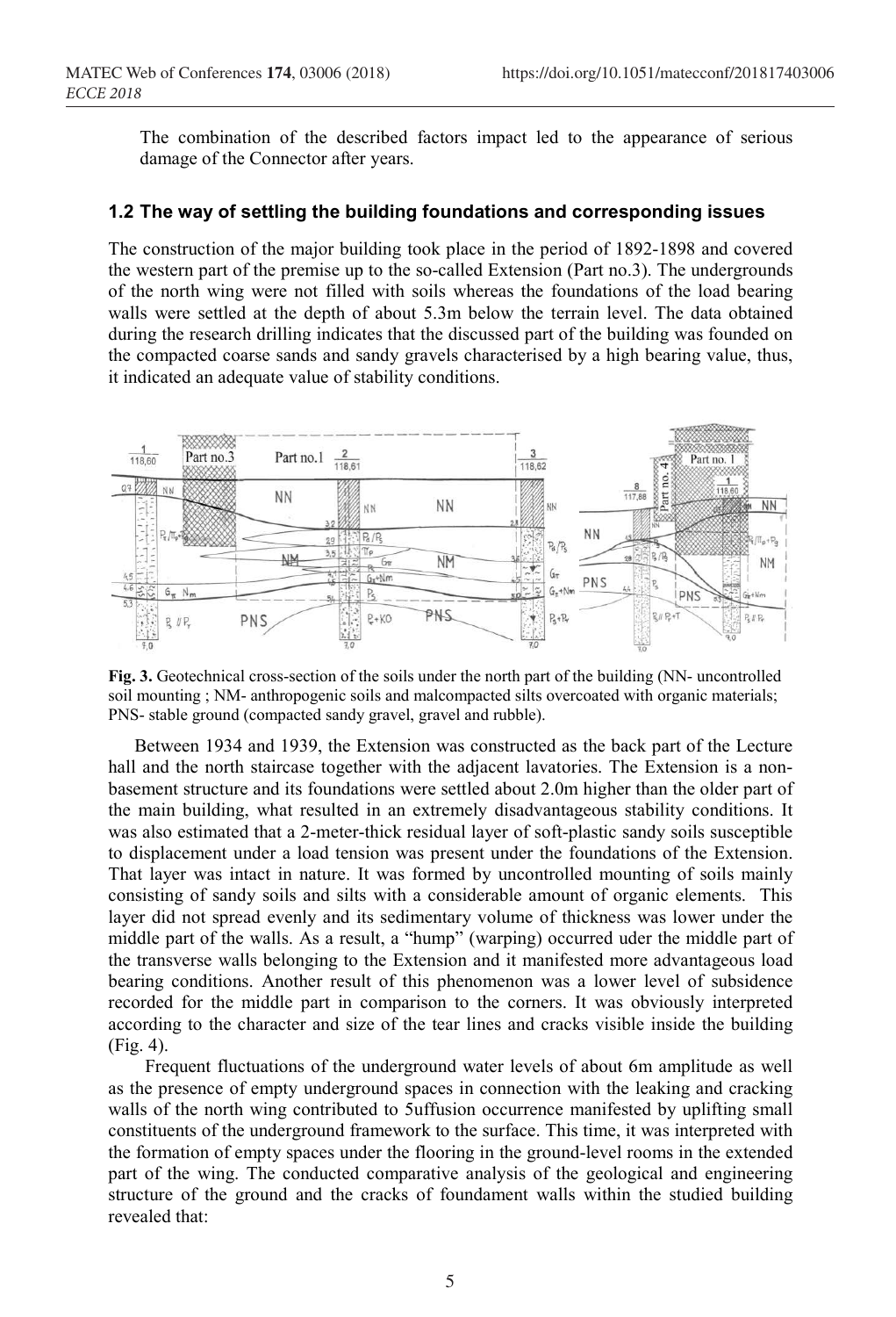- a) the original, main building (Part no.1) was deeply settled (over 5.0m deeper than the current terrain level), on stable brick foundations and on firm ground (compacted sandy gravel, gravel and rubble PNS (Fig. 3), below the lowest water table level in the neighbouring riverbed of the Old Odra,
- b) the Extension of the north wing of the building, comprising additional stairs, lavatories and a part of the Lecture hall (Part no. 3), was settled much higher in the ground (by over 2.0m) then the adjacent original building on the ground reflected by a poor value of bearing capacity NM (anthropogenic soils and inadequately compacted sandy soils overcoated with organic elements and with fluctuating consistency: ranging from softplastic to liquid depending on the water level of the Old Odra),
- c) the Connector (Part no.4) was settled on the depth of only 6m on the anthropogenic soils NM in a form of uncontrolled mounting with sites of poor compaction structure reflecting a local cavernous character prone to uneven subsidence, especially at times of water level fluctuations in the Old Odra and during the high flooding levels.

## 2 Input data of the building technical conditions and causes identification of the emerging damage

#### 2.1 Technical condition of the pathological anatomy original building.

It was assessed that the technical condition of the pathological anatomy building was generally stable as regards its foundations. The thin crack lines which emerged during over a hundred year old exploitation of that part of the building (Fig.1 and 4) did not constitute any hazardous implications for the construction. Nevetheless, they required to be eliminated with the submerged injection method under pressure for the sake of sustaining the continuity of walls.

### 2.2 Technical condition of the Extension building to the north wing.

This part of the pathological anatomy building was constructed before the II World War (years 1936-1938) and constituted the major destabilization cause for the entire studied object. A whole range of misconceptions concerning the foundations settlement of the Extension accounted for the preconditions of the emerging destruction phenomena (Part no.3) and they can be characterised as follows:

- the building was placed on a thick layer (approx. 3.0m) of sandy, soft-plastic and liquid soils of intact structure which should not have formed the construction ground,
- column footings were settled 3.0m higher than the foundations of the adjacent main building that was constructed earlier what highlights the fact that the Extension ground had already been interrupted during the construction process of the original building,
- the dilatation between the Extension (Part no.3) and the original building (Part no.1) was performed unprofessionally despite various settlement conditions and ground parameters. It induced uneven subsidence events of non-dilatated building parts resulting in the occurrence of wall cracking from the very beginning,
- the impact of the ground water levels fluctuation depending on the Odra river level was not taken into account. The changeability of the river levels boosted uneven ground subsidence under both parts of the premise which was, additionally, subject to diverse load bearing values and was settled on the soil with different load capacities and subsidence values.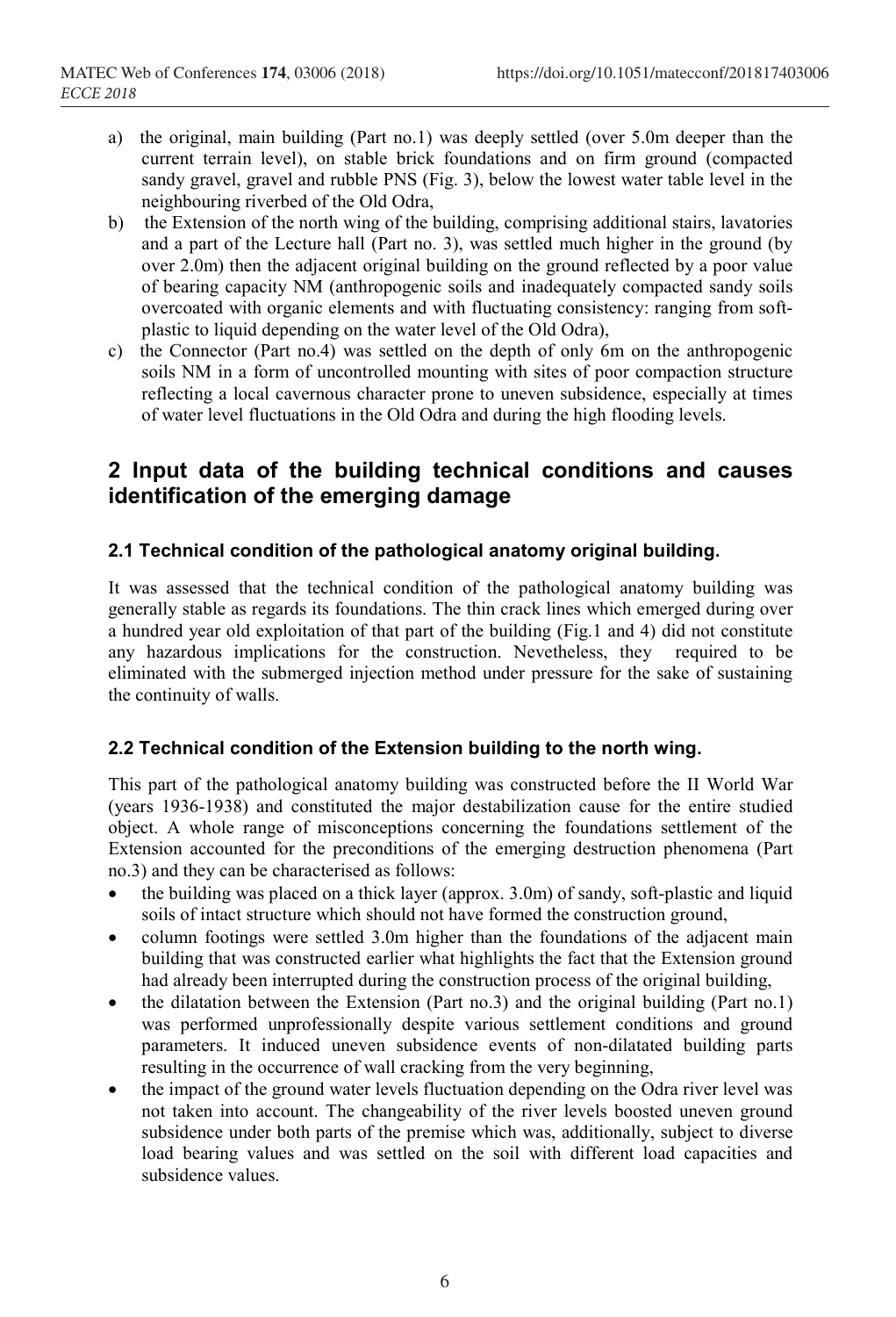

a) Tear lines and crackings of the north part of the building on its east facade

b) Wall and foundation deformations of the north part of the building



Fig. 4. The building damage caused by uneven foundation subsidence (1- shape of vertical walls deformation, 2- shape of the foundation deformation).

## 3 Renovation and repair works

Although the entire building may be depicted as a coherent entity as regards its outward architectonical style, its elements required individual approach to renovation and repair works. The technical data analysis of the entire building enabled to confirm that the majority of its elements which were constructed till the year 1926 (Part no. 1 and 2) did not present any hazards according to the construction permanence and it should have undergone only minor repairs. They involved filling in chipping defects as well as injecting cracks with small openings and typical renovation operations applied to these kinds of historical objects. The remaining parts, especially the Extension, also required major repairs of the building construction before being submitted to similar analogical renovation works.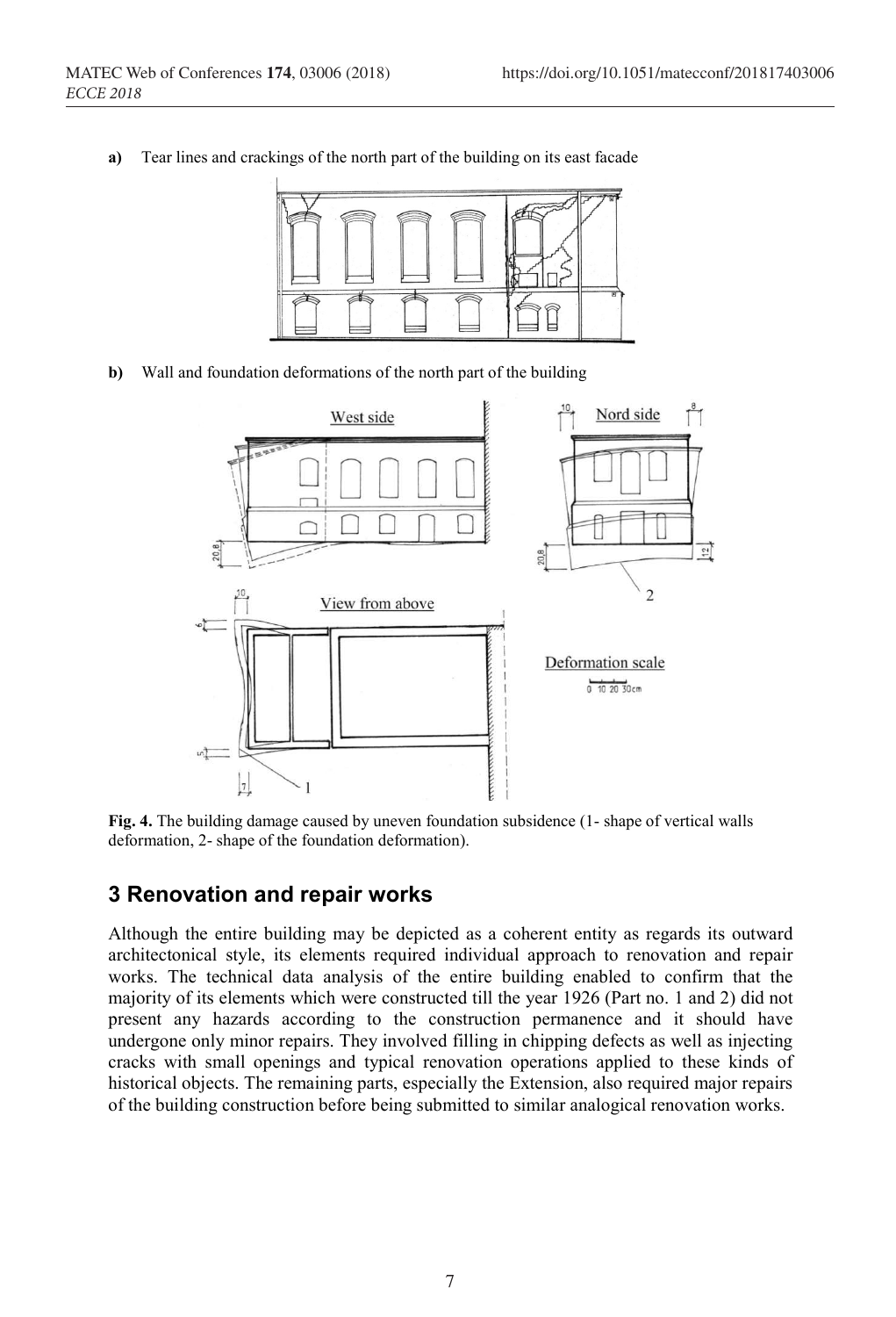#### 3.1 Generally applicable recommendations for reconstruction of the entity

Due to the occurrence of deformations and crackings within the building which seriously jeopardised the safety of its further usefulness, the following renovation works were recommended:

- a) execution of interim safety actions involved repairing impaired keystones of the window vaults and wedging the overhanging roof component for the sake of immediate relieving the people factor emergency.
- b) assembly of a firm and combined supportive structure (Fig. 5), propped up by drilled piles, specifically manufactured due to the extraordinary conditions of work and ground composition under the Extension, taking into account not only widening of the piles footings and increase of the piles load capacity through injections at the level of their footings but also forming the piles casings with the use of Wolfsholtz's system.
- c) performing bracings in the cracked walls of the Extension through wedging them with the roof and ceilings with the use of nine additional anchors apart from the eight ones formed earlier and application of injections to all the emerged tear lines and cracks.

At the same time, the entire building required renovation works covering: (i) smoothing the plastering the inner walls, (ii) supplementing the outlined welds in the facade of the building and cleansing it from the already existing streakings and marks, (iii) performing a new roof cladding and insulation over the Lecture hall, (iv) constructing a drainage system around the building and a horizontal anti-humidity insulation at the floor level in the basement, (v) supplementing hollow cavities in some of the cellars of the Extension with the use of the injection system.



Fig. 5. Strengthening of the Extension foundations – vertical and horizontal cross-section  $(1$ existing anchors, 2 – recommended new anchors, 3 – reinforced concrete supporters, 4 – reinforced concrete piles, 5 – steel girders connecting the foundations with the piles)

#### 3.2 Reinforcement works in the Extension to the north wing of the pathological anatomy building

In the course of the analysis conducted to investigate the conditions of the Extension foundations in accordance with the existing norms [1, 2 and 3] it was revealed that due to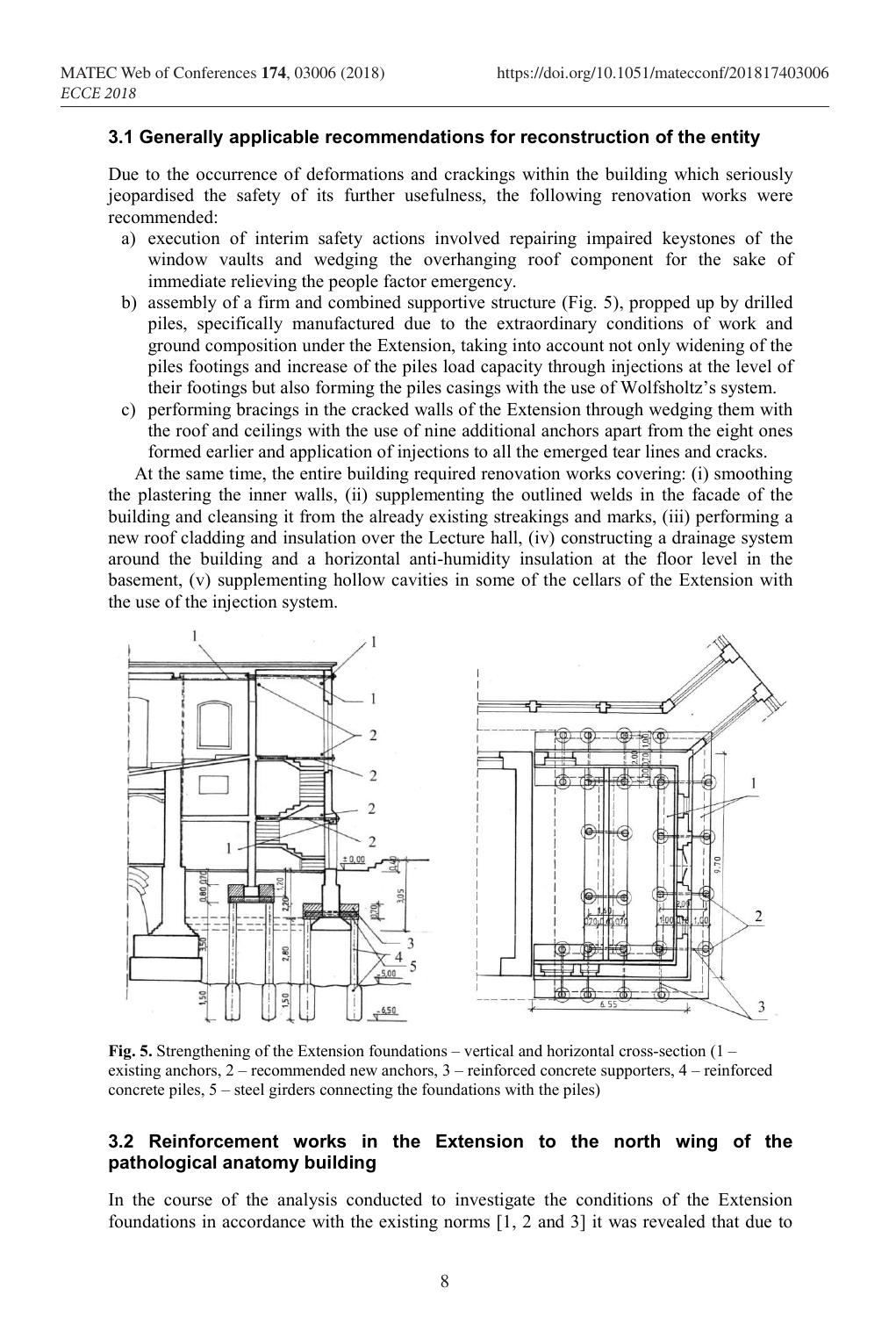extreme exceeding of critical steress thresholds regarding the ground under its foundations, the risk of both further displacement of plastic soils NM from under the load-bearing walls and further subsidence should have been taken into account. In light of the continued need to utilise the Extension emboding a part of the Lecture hall together with the staircase and the lavatories, it appeared necessary to execute crucial supporting works as soon as possible. They involved the structure of the building and were mainly connected with the load-bearing walls stabilization. The envisaged reconstruction operations covered a range of technical actions discussed beneath:

- a) Relocation of excessive steress of load-bearing walls foundations from inadequate ground layer NM according to its load bearing capacity onto a solid substrate with adequate load bearing capacity PNS with the use of supporting construction (Fig. 5) involving: (i) production of piles with a widened footing columns (load bearing capacity about  $300 \text{ kN}$  – drilled in pairs on both sides of the foundations – to a depth of about 1.0-1.5m below the load bearing roof of the soil (PNS) but over the ground water table, (ii) production of piles elements in order to be able to insert the ground strengthening injection under pressure at the level of the pile column footing. Next, it was recommended to manufacture the reinforced pile shaft of liquid concrete under pressure (Wolfsholtz's system) up to a level of a girder passing through a slot in a wall, (iii) setting steel girders passing through the produced slots in the walls and cropped up via wedges on previously prepared pairs of piles, (iv) production of a composite (steel – reinforced concrete) construction taking the loads over from the walls and transmitting them onto the pile pairs.
- b) Due to multiple crackings of walls, roof and ceilings, it was also necessary to perform an additional wall bracing of the Extension structure.
- c) For this purpose, placed nine additional anchors envisaged, in the way shown in Fig.5.
- d) The remaining damage of the building, in the form of tear lines and craks, was repaired with the injection system after the completion of the above discussed structure strenghtening.

#### 3.3 Renovation works of the Connector

As a single – storey building and despite multiple ckracks, the Extension (Part no. 4) did not pose a serious safety risk for the people. The majority of cracks were induced by subsidence of the Extension walls which also served as a supporting measure for the Connector's roof. Certain wall movements concerning the outer wall of the Connector were unavoidable. Therefore the passive solution was chosen which concerned:

- a) after the support construction for the Extension building and providing rainwater drainage arrangement as well as applying the damp-proof course, it was possible to suspect that the cracks would undergo cessation after some time,
- b) during the completion phase of renovation works connected with the anatomy building, it was mandatory to fill all the fissures with a flexible inject mass, vulnerable maintain minor openings.

## 4 Conclusions

The conducted tests together with the analysis of foundations settlement conditions, the arising damage and deformities enabled to stipulate their causes and eventually, to execute suitable repair proceedings. Major reasons of the emerging damage involve:

a) substantial differences concerning subsidence resulting from the application of radically distant methods of founding the Extension (Part no.3) and the Lecture hall (part no.1). Foundations were constructed in various historical phases, in distinct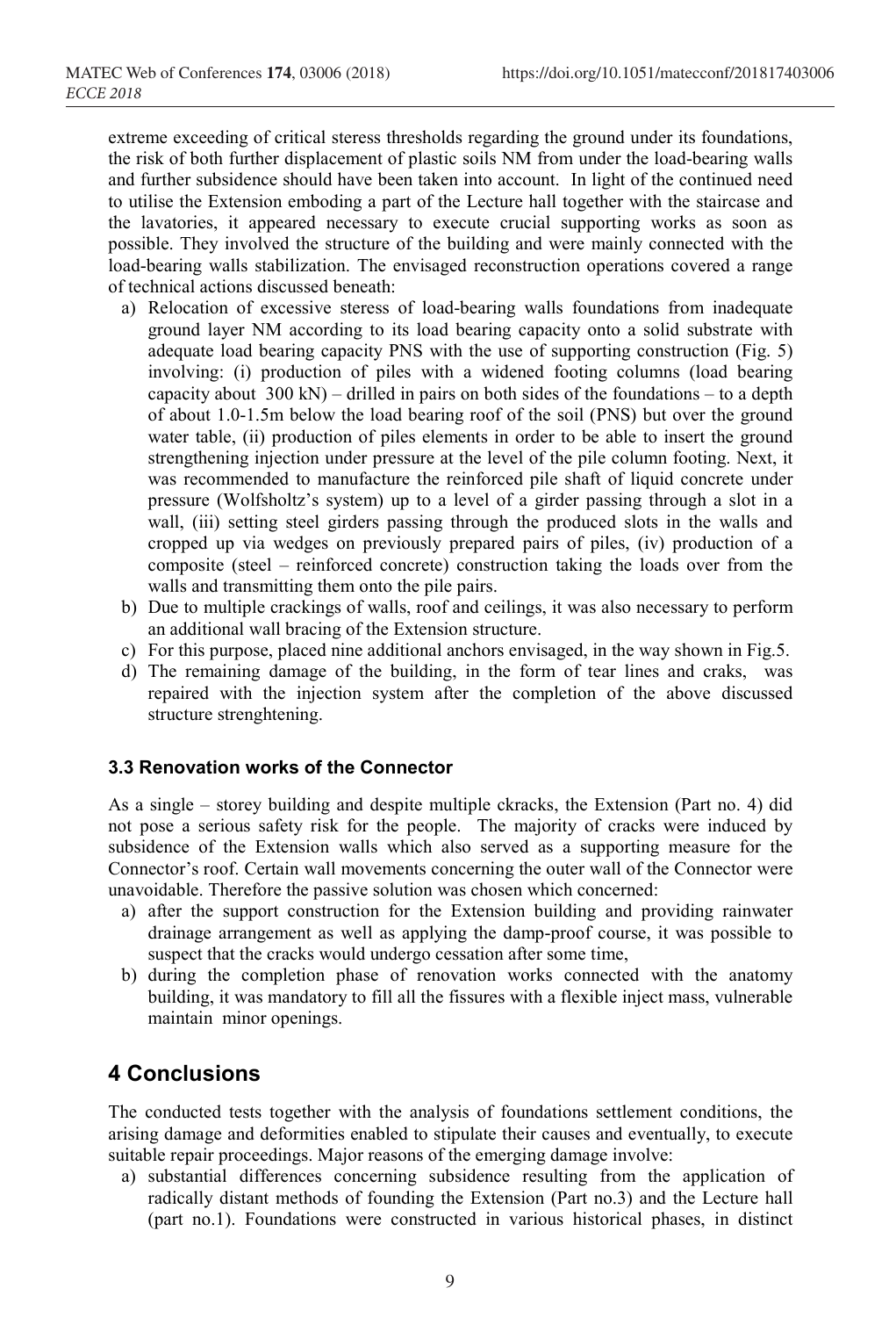shapes, at different levels of depth and on disparate ground layers. Simultaneously, there were attempts to conceal all the variations with a unified texture or colouring applied to facades and rooms.

- b) the deformation which occurred in the Extension (Part no.3) and the Connector (Part no.4) resulted from setting their foundations on poorly and unevenly compacted mountings of sandy soils characterised by soft-plastic and liquid consistency grounds NN and NM (Fig.3).
- c) ground water volatility (ranging between  $\pm$  6.0m) depending on the river water level was a crucial destabilization factor. The impact of buoyancy and grounds NM suffosion phenomena led to periodical intensification or impediment of subsidence processes as well as changeability of load bearing capacities,
- d) emergence of the building damage was induced firstly by failing to complete the dilatation proceedings between the parts Extension (Part no.3) - Connector (Part no.4) and a stable main building (Part no.1) and secondly by all the earlier discussed destabilization factors.

Basing on the research findings, a concept was developed which evolved around supporting the walls of the building to ensure failure-free operation of the constructions for the succeeding years. The scheme invloved: (i) providing support for the foundations of the Extension on a stable ground with the application of piles and steel-reinforced concrete pile combining with the foundations, (ii) anchoring the walls of the Extension within the roof of the stable part of the building, (iii) performing repair works of the roof and its insulation, (iv) injecting wall slots and cracks of the building as well as filling the defects.

The real damage reasons concerning the discussed building was neglected during a few earlier attempts to unsuccessfully reconstruct the buiding. As regards the outer appearance of the building, it seemed unified. However, only after the extensive investigation into the history of the building completion, it was possible to distribute entirely different components. Adoption of non-eligible analogies regarding the method of founding the previously studied building parts resulted in creating fallacies. Yet, an in-depth, historically-constructional analysis associated with the results of geotechnicallyhydrological tests paved the way to comprehend the phenomena responsible for the construction damage. Therefore, it is always crucial to run a complex and thorough analysis of the emerging damage causes, especially when it concerns a historical building and the extension proceedings were performed in stages, in various historical epochs. The recommendations developed and executed on the premises of the following research findings successfully influenced the cessation of further damage occurring in the building. The adequancy of the established diagnosis concerning the reasons of damage and of the adapted repair solutions were proved by succeeding longitudinal observations of the object under question.

## References

- 1. PN-81-B-03020, Building soils. Foundation bases. Static calculation and design, (1981)
- 2. PN-83/B-02482, Foundations. Bearing capacity of piles and pile foundations, (1983)
- 3. Z.Wiłun, Outline of the geotechnics (W.K. i Ł, Warsaw, 1982)
- 4. P.Johansson, P.Wahlgren, Renovation of buildings from before 1945 :status assessment and energy efficiency measures, Energy Procedia 132, 951–956 (2017)
- 5. P.J.Godwin, Building Conservation and Sustainability in the United Kingdom, Procedia Engineering 20, 12–21 (2011)